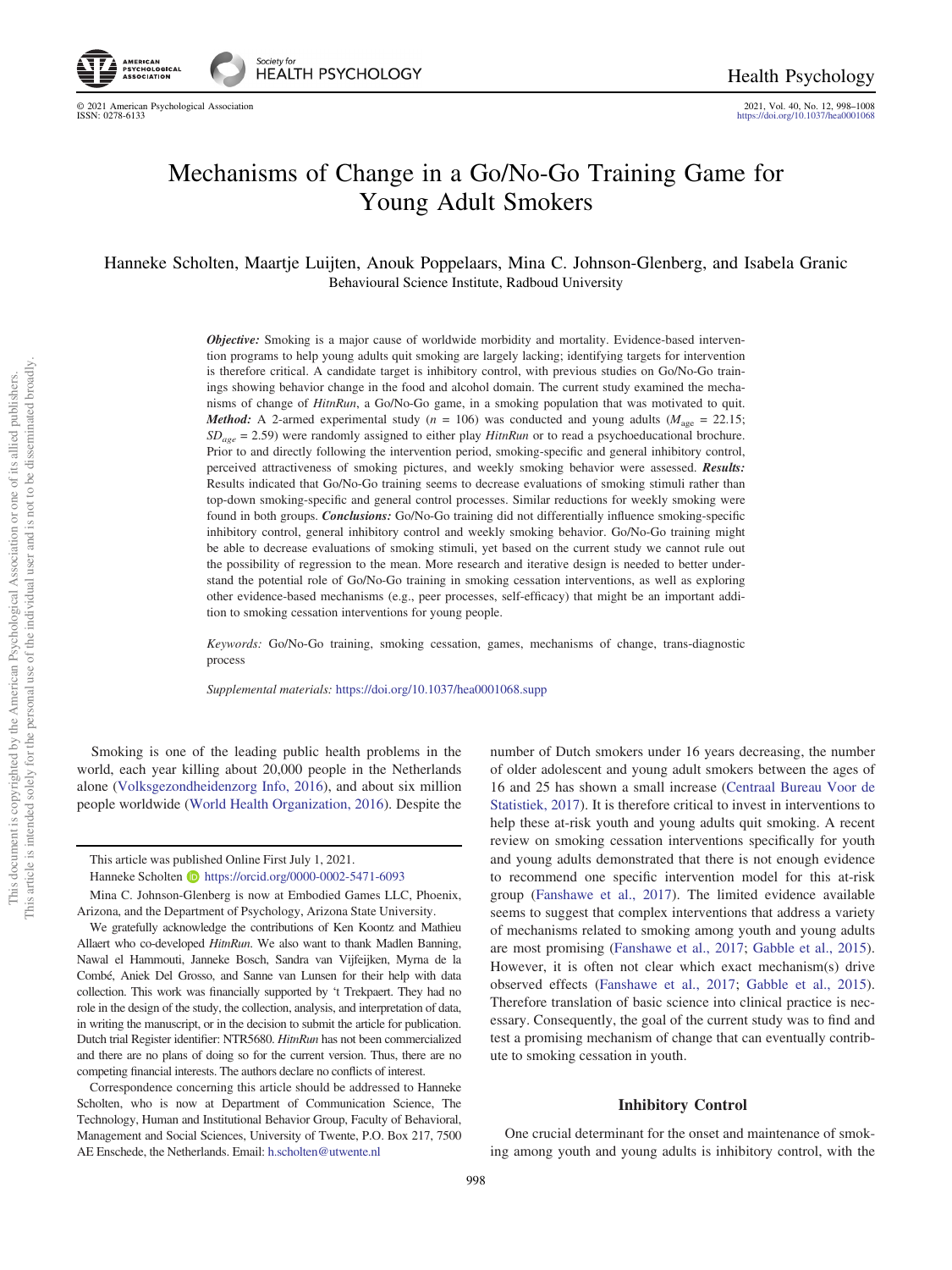developmental period of adolescence particularly characterized by lower inhibitory control [\(Luna et al., 2010](#page-10-2)). Inhibitory control refers to the ability to adaptively suppress or stop behavior when necessary ([Smith et al., 2014](#page-10-3)). The inability to quit smoking regardless of negative consequences may be the result of deficits in inhibitory control ([Field & Cox, 2008](#page-9-3)). A Go/No-Go (GNG) task, in which participants have to press a button when a Go cue is shown and have to withhold that response when a No-Go cue is presented, is commonly used to measure inhibitory control. Several studies have shown that adolescents and young adults who smoke more often have poorer control over their impulses on such a GNG task than those who do not smoke (specifically in youth: [Yin et al., 2016](#page-10-4); meta-analysis including young adults and adults: [Smith et al., 2014](#page-10-3);). Moreover, deficits in inhibitory control capacity are also observed among other substance-dependent individuals (e.g., cocaine, MDMA) or individuals with behavioral addictions (e.g., food, Internet addiction; [Lavagnino et al., 2016;](#page-9-4) [Smith et al., 2014](#page-10-3)). This has led to the hypothesis that inhibitory control could be conceptualized as a trans-diagnostic process, that is, a common factor behind the development and maintenance of substance dependence and behavioral addictions [\(Bickel et al.,](#page-9-5) [2015](#page-9-5)). Consequently, intervening in such a trans-diagnostic process could be very promising since manipulating inhibitory control capacity might affect multiple health behaviors and disorders.

In the last decade, there has been increasing attention for procedures aimed at training inhibitory control, which is mainly done using a modified version of the GNG task. Participants are trained to respond immediately to a neutral stimulus, but inhibit or stop their response when a motivational stimulus (food or substance of interest) is presented [\(Lawrence et al., 2015](#page-10-5)). So far, three metaanalyses have shown significant effects of GNG training on alcohol or food intake, with medium effect sizes [\(Allom et al., 2016;](#page-8-0) [Jones et al., 2016;](#page-9-6) [Turton et al., 2016](#page-10-6)). Thus, GNG training seems to facilitate behavior change for the specific motivational stimulus trained, at least in the short term and perhaps in the long term [\(Allom et al., 2016](#page-8-0); [Jones et al., 2016\)](#page-9-6).

To our knowledge, only two studies have tested smokingspecific GNG training among young adult and adult smokers [\(Adams et al., 2017](#page-8-1); [Bos et al., 2019](#page-9-7)). In the study by Adams et al., GNG training among smokers did not strengthen smoking-specific top-down inhibitory control or decrease cigarette use. However, there was weak evidence that GNG training may have enhanced the ability to resist smoking. The study by Bos et al. showed no effects of GNG training on daily cigarette consumption or smoking abstinence. Although the results from these studies were not so positive, it is too soon to reject GNG training as a possible target of intervention. In both studies, issues such as power, dose, and nonspecific factors might have played a role in disguising actual training effects. Additionally, Adams et al. only included a measure of top-down inhibitory control to measure the effects of the GNG training, and Bos and colleagues did not include any measure to test for proximal effects of GNG training. It is commonly assumed that a GNG training reinforces a topdown executive control process, thereby directly increasing capacity to resist impulses toward the behavior one wants to reduce (e.g., [Andrés, 2003](#page-8-2)). However, recently researchers have argued that other mechanisms may be responsible for the effects on food- and alcohol intake [\(Veling et al., 2017](#page-10-7)).

# Alternative Explanations for Behavioral Effects of GNG Training

In a recent review by [Veling et al. \(2017\),](#page-10-7) two additional explanations for the effects of GNG training beyond top-down processes were discussed. First, learning bottom-up stimulus-stop associations is an alternative explanation for the effects on foodand alcohol intake ([Verbruggen et al., 2014](#page-10-8)). It may be that the consistent mapping of stimuli onto either stopping or going in a motivational stimulus specific GNG training fosters the development of automatic inhibition through stimulus-stop associations (e.g., [Stice et al., 2016](#page-10-9); [Verbruggen & Logan, 2008](#page-10-10)). Initially GNG training may actively recruit top-down inhibitory control to withhold responses to No-Go stimuli, but this top-down control may diminish over time once direct bottom-up stimulus-stop associations have been acquired ([Verbruggen et al., 2014](#page-10-8)). These stimulus-stop associations could be seen as equivalent to a learned reflex. We did not test the bottom-up account as there is no established method at this point to reliably disentangle this second mechanism from the other two accounts ([Veling et al., 2017](#page-10-7)).

The third explanation, the behavior stimulus interaction (BSI) theory, proposes that GNG training decreases perceived attractiveness of No-Go stimuli [\(Chen et al., 2016;](#page-9-8) [Veling et al., 2008,](#page-10-11) [2017](#page-10-7)). When the perceived attractiveness of motivational stimuli is lower, impulses toward these stimuli may be weakened, making individuals less prone to approach this motivational stimulus and increasingly able to inhibit this response [\(Veling et al., 2008,](#page-10-11) [2014](#page-10-12)). Specifically, reduction through inhibition is argued to be specific to stimuli inherently associated with an approach orientation. In line with this reasoning, training should result in a larger subjective decrease in attractiveness of appetitive No-Go stimuli than Go or neutral or untrained No-Go stimuli (i.e., devaluation effect).

The devaluation explanation has garnered the most evidence so far with several studies showing devaluation of attractive stimuli after repeated pairing with No-Go cues as measured with visual analogue scales (e.g., [Chen et al., 2016](#page-9-8), [2017](#page-9-9); [Lawrence et al.,](#page-10-5) [2015;](#page-10-5) [Veling et al., 2008](#page-10-11); but see [Jones et al., 2016,](#page-9-6) suggesting less robust findings when indirect measures of evaluation are used). However, these alternative explanations have not been tested very often and therefore it is yet impossible to make inferences about the mechanisms at work ([Veling et al., 2017\)](#page-10-7). The current study aimed to examine two of the potential underlying mechanisms (i.e., top-down and devaluation account) of the GNG training. Furthermore, it is currently unknown whether or not smoking-specific GNG training effects generalize to general inhibitory control capacity (no motivational stimuli in the task; [Berk](#page-9-10)[man et al., 2012](#page-9-10); [Blackburne et al., 2016;](#page-9-11) [Bos et al., 2019\)](#page-9-7). Therefore, we also included an Stop Signal Task to test potential transfer of GNG training effects to general inhibitory control.

# Barriers to Implementation and Evaluation of Interventions

In addition to mechanisms of change, there are practical issues including accessibility and engagement that have an impact on intervention effectiveness and implementation in clinical practice ([Backinger et al., 2007](#page-8-3); [Fanshawe et al., 2017](#page-9-1); [Sussman & Sun,](#page-10-13) [2009](#page-10-13)), and we argue that games can address these limitations. We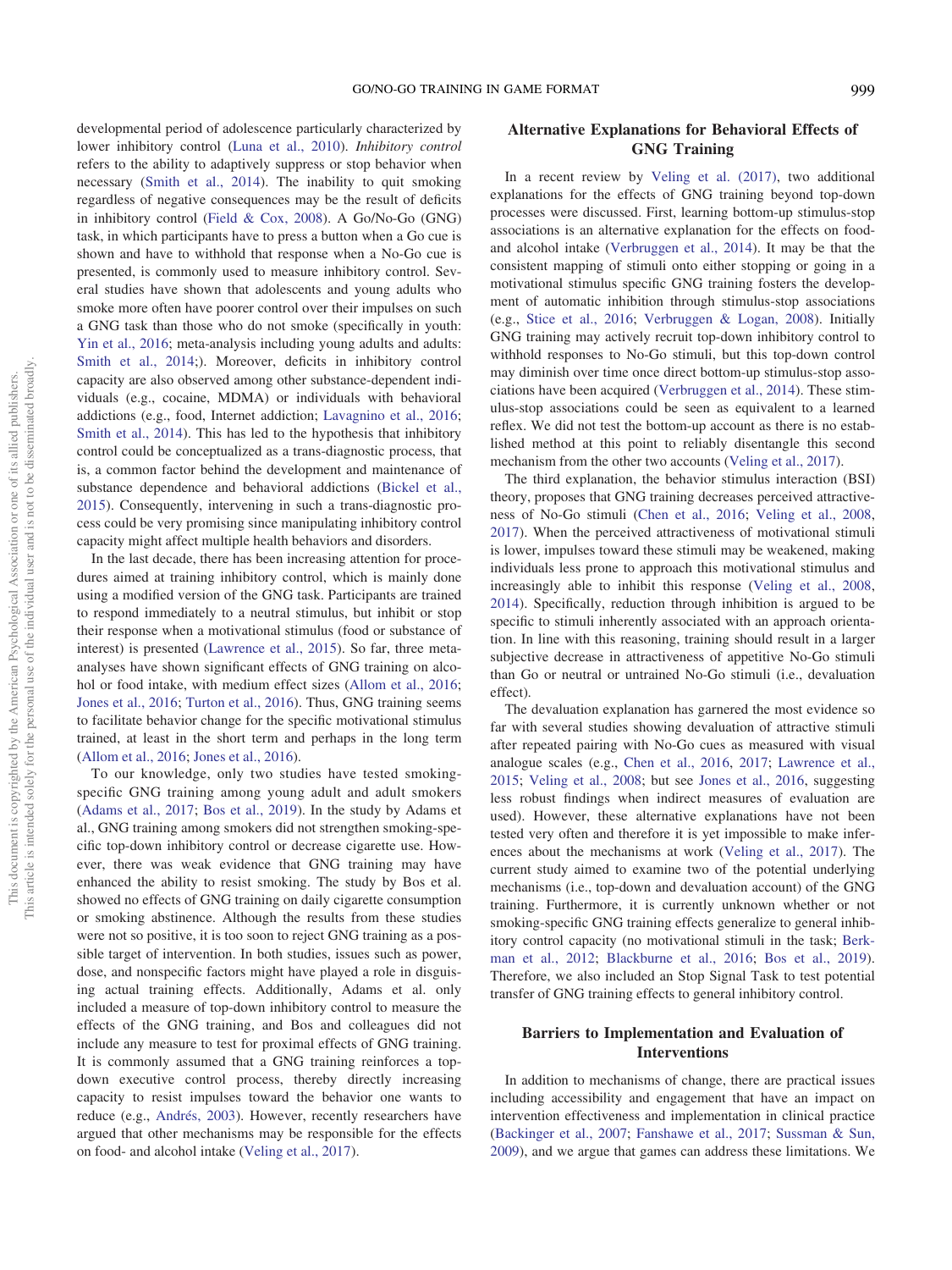previously provided two detailed empirical reviews ([Granic et al.,](#page-9-12) [2014](#page-9-12); [Scholten & Granic, 2019](#page-10-14)) that support the rationale for using digital games as intervention tools for young people. In short, well-designed applied games are intrinsically motivating, offer a strong sense of agency, are simply fun, and can overcome the stigma associated with traditional and self-help interventions. They also provide a compelling virtual playground to not only gain knowledge, but also practice skills. We included a more detailed explanation of the barriers to implementation and evaluation of interventions in the [online supplemental materials.](https://doi.org/10.1037/hea0001068.supp)

# Design and Hypotheses

In the present study, we examined the effects of HitnRun, a game based on principles of GNG training, in young adult smokers who are motivated to quit smoking. An psychoeducational brochure "What you should know about quitting smoking" ([Trimbos Instituut,](#page-10-15) [2014](#page-10-15)) was selected as the active control intervention. This is a common intervention for smoking cessation that does not include any inhibitory control training components [\(Boot et al., 2013\)](#page-9-13). To better understand how GNG training impacts on behavior, we examined potential mechanisms of change and insured the study was appropriately powered. Finally, we also explored the effects of GNG training on smoking behavior, since ultimately the mechanisms of change we tested should have an effect on smoking behavior.

Based on the theoretical assumptions regarding GNG training discussed above, we tested four hypotheses: (a) we expected that young adults who played the game would show more smokingspecific inhibitory control at posttest than the participants in the brochure group. (b) We had no specific hypothesis whether smoking-specific training effects would transfer to general inhibitory control. Because of readability and length reasons, we shortly discuss the results regarding this measure in the main article; an extensive discussion can be found in the [online](https://doi.org/10.1037/hea0001068.supp) [supplemental materials](https://doi.org/10.1037/hea0001068.supp). (c) Based on the BSI theory, we expected decreased subjective attractiveness ratings for smoking stimuli at posttest in the game group (i.e., devaluation effect), relative to the brochure group. (d) We did not expect differences in weekly smoking behavior between intervention groups, mainly because smoking cessation among youth is a difficult, multideterminant problem and more comprehensive interventions are considered necessary for effectiveness. This study was purposely set up, and powered accordingly, to examine potential underlying mechanisms of change of a game-based GNG training (i.e., top-down inhibitory control and devaluation), and therefore not yet for smoking cessation.

# Materials and Method

#### **Participants**

Young adults were recruited through online advertisements and flyers spread around the Radboud University campus. For practical reasons of recruitment and consent, we only included young adults older than 18 years in our study. When young adults were interested in participation, they were screened for smoking behavior and motivation to quit smoking. Inclusion criteria were (a) aged 18–30 years, (b) at least a weekly smoker, (c) motivated to quit smoking for at least five weeks during study

participation [\(Prochaska et al., 1994](#page-10-16)), and (d) signed informed consent. Exclusion criteria included (a) taking psychotropic drugs and (b) receiving psychosocial care. Young adults who were eligible were invited to participate in the study. Target sample size was set at 98 participants, based on a priori power analysis using G\*Power 3 [\(Faul et al., 2007](#page-9-14); repeated-measures analysis of variance [RM-ANOVA], between subjects design;  $\eta^2$  = .06,  $\alpha = .05$ , power = .80). In total, 106 young adults (54.7%) females) were enrolled in the study with a mean age of 22 ( $M_{\text{age}}$  = 22.15;  $SD_{age} = 2.59$ ), allowing for 5–10% attrition (see [Table 1](#page-3-0) for all participant characteristics).

#### Procedure

Data were collected at the Behavioural Science Institute Laboratory of the Radboud University. Participants were asked to refrain from smoking at least one hour before the start of the first lab visit (i.e., pretest). This moment was also the official start of the intervention period of five weeks in which participants tried to quit smoking. At the first lab visit, participants provided informed consent and were randomized into either the game group ( $n = 54$ ) or the brochure group ( $n = 52$ ). Randomization was performed by an independent researcher using random number generation and was stratified by sex. Test procedures lasted approximately 90 min including (in order of assessment): general inhibitory control, weekly smoking behavior by means of questionnaires, expectations of effectiveness for both interventions, smoking-specific inhibitory control, and smoking and neutral picture evaluation. Subsequently, participants received an explanation of the intervention they were randomly assigned to. Participants in the brochure group were instructed to read the brochure at least once at home during the intervention period and were reminded halfway through the intervention period to engage with the intervention via a personalized e-mail. Participants in the game group were instructed to play the game at least once per week for 10 min and received a personalized e-mail each week to keep them engaged with the intervention. They practiced playing the game once in the lab.

Participants were allowed to use other smoking cessation aids to help them stay abstinent during their quit attempt; we asked them to report on these aids at posttest. Five participants reported to have used other aids during their quit attempt, ranging from foodrelated replacements (nonnicotine containing chewing gum;  $n =$ 1), other self-help materials  $(n = 1)$ , or nicotine replacement aids (e-cigarette, nicotine patches, and nicotine gum;  $n = 3$ ).<sup>[1](#page-2-0)</sup> After the 5-week intervention period, participants came to the lab for the second time (i.e., posttest) and completed the same procedure as at pretest. At the end of the second lab visit, participants received course credit or a  $\epsilon$ 50 gift certificate for their participation. The current study was approved by the ethics committee of the Faculty of Social Sciences at Radboud University (ECSW2015-2206-318) and registered at the Dutch trial Register (No. NTR5680).

<span id="page-2-0"></span><sup>&</sup>lt;sup>1</sup> We re-ran our weekly smoking analyses without the five participants that reported to use additional aids to quit smoking. These results did not differ from the results over the whole sample, nor did the additional use of smoking cessation aids moderate the effect of group on smoking outcomes. Therefore, we did not covary for the use of additional smoking cessation aids.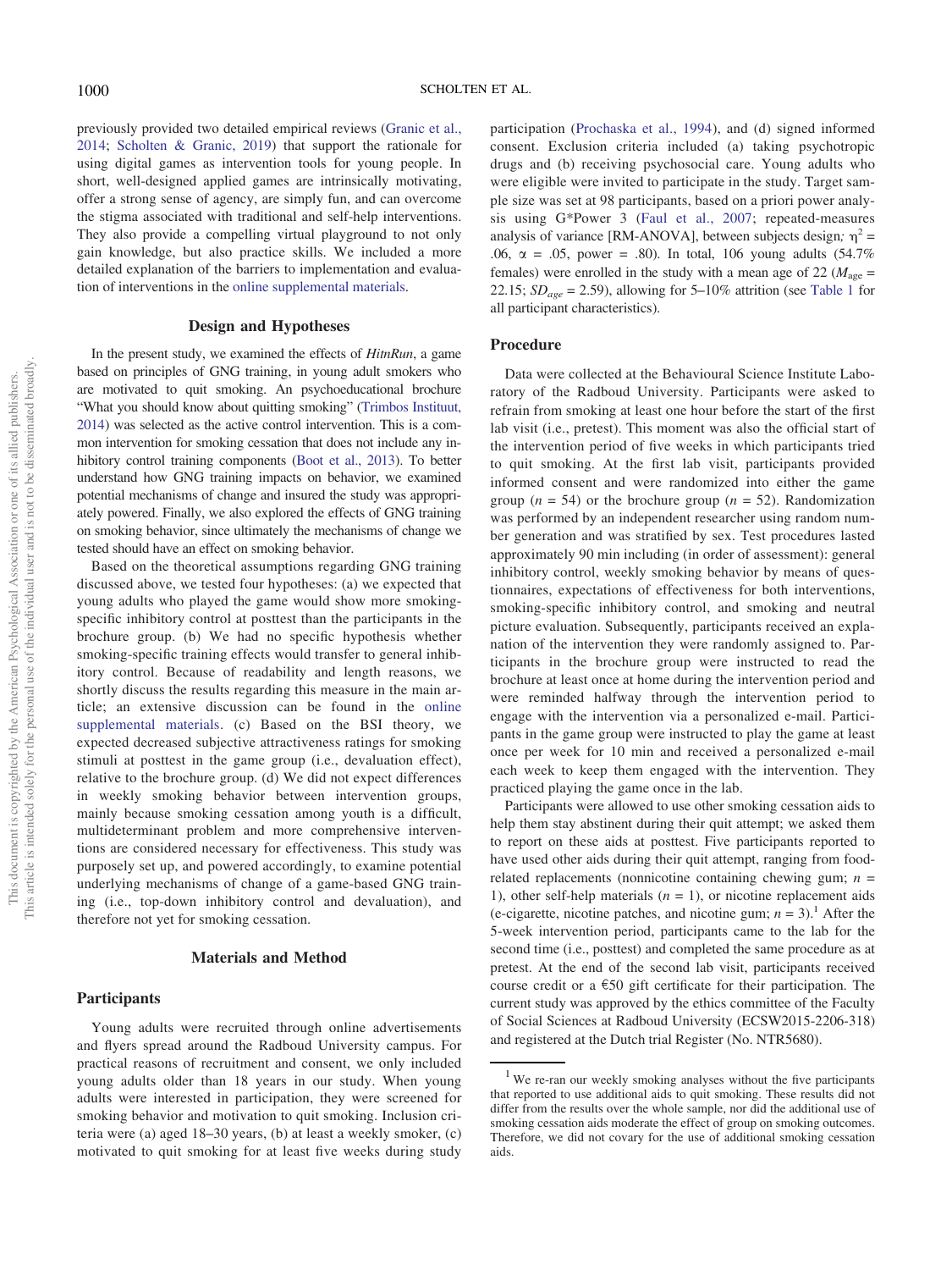<span id="page-3-0"></span>

|--|--|

Participant Characteristics and Outcome Variables per Group at Pretest

| Characteristic                                             | Brochure group  | Game group      | Test statistic ( <i>t</i> -test or $\gamma^2$ test) |
|------------------------------------------------------------|-----------------|-----------------|-----------------------------------------------------|
| Sex, $n(\%)$                                               |                 |                 |                                                     |
| Male                                                       | $22(42.3\%)$    | $26(48.1\%)$    |                                                     |
| Female                                                     | 30(57.7%)       | 28 (51.9%)      | $\chi^2$ (1, n = 106) = .37, p = .546               |
| Age, $M(SD)$                                               | 22.52(2.63)     | 21.80(2.53)     | $t(104) = 1.44$ ; $p = .152$                        |
| Education level, $n$ (%)                                   |                 |                 |                                                     |
| Preparatory higher general education ( <i>i.e.</i> , Havo) | 6(11.5%)        | 9(16.7%)        |                                                     |
| Preuniversity education (i.e., VWO)                        | $21(40.4\%)$    | 21 (38.9%)      |                                                     |
| Vocational education (i.e., MBO)                           | $7(13.5\%)$     | $4(7.4\%)$      |                                                     |
| Higher general education ( <i>i.e.</i> , HBO               | $6(11.5\%)$     | $8(14.8\%)$     |                                                     |
| University education (i.e., WO)                            | $12(23.1\%)$    | $12(22.2\%)$    | $\chi^2$ (4, n = 106) = 1.67, p = .797              |
| Game experience, $M(SD)$                                   | 5.72(10.81)     | 4.00(5.87)      | $t(104) = 1.02$ ; $p = .308$                        |
| Years of smoking, $M(SD)$                                  | 5.64(3.31)      | 5.11(2.17)      | $t(90.21) = .73$ ; $p = .470$                       |
| Nicotine dependence, $M(SD)$                               | 2.15(1.95)      | 2.31(1.91)      | $t(104) = -.43$ ; $p = .669$                        |
| Cigarettes a week, $M(SD)$                                 | 57.21 (43.44)   | 55.62 (38.52)   | $t(103) = .20; p = .843$                            |
| Motivation for change, $n(\%)$                             |                 |                 |                                                     |
| Not at all                                                 | $0(0\%)$        | $1(1.9\%)$      |                                                     |
| A little bit                                               | $0(0\%)$        | 2(3.7%)         |                                                     |
| Neutral                                                    | $7(13.5\%)$     | $6(11.1\%)$     |                                                     |
| Much                                                       | 28 (53.8%)      | 21 (38.9%)      |                                                     |
| Very much                                                  | 17(32.7%)       | 23 (42.6%)      | $\chi^2$ (4, n = 105) = 4.97, p = .291              |
| Expectations, $M(SD)$                                      | 14.38 (3.83)    | 9.56(5.33)      | $t(96.22) = 5.37; p < .001$                         |
| No-Go accuracy, $M(SD)$                                    |                 |                 |                                                     |
| Smoking pictures                                           | .71(.13)        | .67(.18)        | $t(94.31) = 1.50$ ; $p = .136$                      |
| Neutral pictures                                           | .71(.14)        | .67(.18)        | $t(100.45) = 1.29$ ; $p = .200$                     |
| Go reaction time (ms), $M(SD)$                             |                 |                 |                                                     |
| Smoking pictures                                           | 270.75 (38.74)  | 269.06 (38.68)  | $t(104) = 1.59$ ; $p = .116$                        |
| Neutral pictures                                           | 282.67 (46.05)  | 281.12 (41.49)  | $t(104) = 1.45$ ; $p = .152$                        |
| SSRT $(ms), M(SD)$                                         | .27(.05)        | .27(.05)        | $t(103) = -.17$ ; $p = .868$                        |
| Evaluation scores, M (SD)                                  |                 |                 |                                                     |
| Untrained smoking pictures                                 | $-14.10(27.59)$ | $-18.37(30.36)$ | $t(104) = .76$ ; $p = .450$                         |
| Untrained neutral pictures                                 | 13.63(8.27)     | 14.13 (14.15)   | $t(86.03) = -.22$ ; $p = .826$                      |

Note. Havo = hoger algemeen vormend onderwijs; VWO = voorbereidend wetenschappelijk onderwijs; MBO = middelbaar beroepsonderwijs; HBO = hoger beroepsonderwijs; WO = wetenschappelijk onderwijs; SSRT = Stop Signal reaction times.

# Interventions

# **Game**

Here we discuss the basic mechanics of the endless runner game HitnRun [\(Poppelaars et al., 2018](#page-10-17)). Full details can be found in the [online supplemental materials.](https://doi.org/10.1037/hea0001068.supp) The endless runner game HitnRun, based on principles of GNG training [\(Lawrence et al.,](#page-10-5) [2015](#page-10-5); [Veling et al., 2014](#page-10-12)), was codesigned with the Games for Emotional and Mental Health Lab and Embodied Games LLC. In endless runner games, players control an avatar that is running forward continuously while collecting points along the way by moving the character up-and-down or left-to-right ([Parkin, 2013](#page-10-18)). We selected the endless runner genre for two reasons: (a) commercially available endless runners are extremely popular (e.g., Temple Run; [Parkin, 2013\)](#page-10-18); (b) endless runners require continuous accurate and quick responding, and therefore they are particularly well-matched for GNG training.

HitnRun is a PC game [\(Figure S1](https://doi.org/10.1037/hea0001068.supp) in online supplemental materials), taking place in a city filled with billboards on which pictorial stimuli are shown for 1,000 ms. Stimuli consisted of pictures with neutral content (120 pictures) and smoking content (40 pictures). Players were instructed to press the spacebar as fast and accurately as possible in order to jump through billboards (Go trial) or to withhold their response (No-Go trial) based on billboard border color. Go and No-Go borders were blue and yellow respectively and appeared 100 ms after stimuli onset. Neutral stimuli were consistently paired with Go trials, whereas smoking stimuli were paired with No-Go trials. 25% of trials in each gameplay session were No-Go trials, to ensure that players had to respond in the majority of trials and had to actively inhibit responses on No-Go trials (we included a reward system that is extensively explained in the [online](https://doi.org/10.1037/hea0001068.supp) [supplemental materials\)](https://doi.org/10.1037/hea0001068.supp). Participants were instructed to complete at least five weekly 10-min sessions of game play. On average participants played the game 5.47 times  $(SD = 1.29$ ; range = 2–9); they played 10.37 minutes ( $SD = 1.19$ ; range = 8–13) per play session. These statistics are based on self-report data, but backend data of HitnRun roughly corroborated these self-reported estimates. Of the 54 participants in the game group, 48 (89%) complied with our instructions of playing HitnRun at least once a week.

#### **Brochure**

The freely available self-help brochure "Wat je zou moeten weten over stoppen met roken" ("What you should know about quitting smoking") by the [Trimbos Instituut \(2014\)](#page-10-15) was provided to participants in the control intervention group. This brochure aims to optimally prepare individuals for a quit attempt by addressing the benefits of quitting smoking, describing the withdrawal symptoms individuals will probably encounter and how to cope with these, and references to specialist support and supporting methods. Participants received a paper version of this 16-page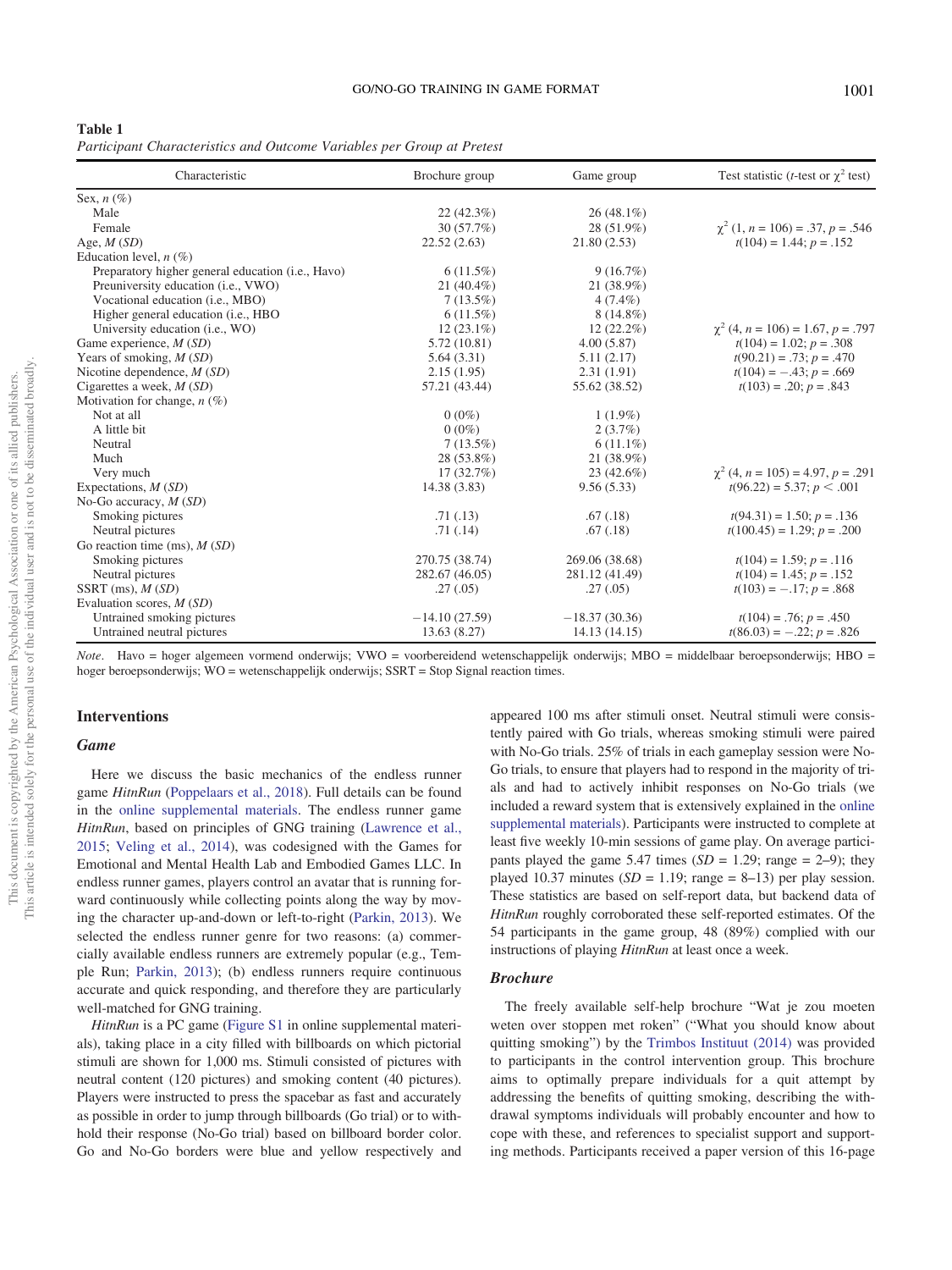brochure to read at least once in the intervention period and more often if they wanted to. On average participants read the brochure 3.65 times ( $SD = 2.46$ ; range = 0–10). Of the 52 participants in the brochure group, only one (2%) reported to not have read the brochure at least one time.

# **Measures**

# Smoking-Specific Inhibitory Control

A modified version of the GNG task designed by [Luijten et al.](#page-10-19) [\(2011\)](#page-10-19) assessed inhibition of prepotent responses to smoking stimuli at preand posttest. Participants were presented with smokingrelated (75 pictures) and neutral pictures (75 pictures), all different from the pictures included in HitnRun. Smoking-related pictures depicted smoking related objects such as a package of cigarettes, or people engaging in smoking behavior. Neutral pictures displayed neutral items, or people engaged in nonsmoking behavior. Participants were instructed to quickly and accurately respond to stimuli by pressing the spacebar (Go trials) or withhold from responding (No-Go trials) based on frame color. The frame color, purple versus turquoise, assigned to Go versus No-Go trials was counterbalanced across participants.

Participants completed one practice block and four test blocks of 150 trials each. Of the 600 trials, 75% were Go-trials and 25% were No-Go trials. Each pictorial stimulus was presented four times for 200 ms: three times as a Go stimulus, and once as a No-Go stimulus. The task was fast-paced, to increase task difficulty and therefore have more variability in the data. Trials were presented in a quasi-random order, separated by a black screen for a random duration varying between 1,020 ms and 1,220 ms. We restricted randomness of trial order such that no more than four Go trials and two No-Go trials followed each other. M reaction times on Go trials and mean accuracy on No-Go trials were calculated per for smoking and for neutral pictures separately.

# Picture Evaluation

Participants were instructed to rate smoking pictures (60 pictures) and neutral pictures (60 pictures) on a continuous scale ranging from -100 (negative) to 100 (positive). In each trial, participants were specifically asked "How do you rate this picture?", and they could indicate their answer on a slider ranging from negative, to neutral, to positive. For participants in the game group, 80 of these pictures were trained during intervention as these pictures were part of the game (40 neutral and 40 smoking, labeled trained pictures). The remaining 40 pictures were novel pictures, only presented in the evaluation task (20 neutral and 20 smoking, labeled untrained pictures). In doing so, we were able to evaluate whether changes in smoking picture evaluation were limited to pictures repeatedly paired with Go or No-Go cues (the trained game pictures) or generalized to novel, untrained pictures [\(Veling et al.,](#page-10-11) [2008](#page-10-11)). For participants in the brochure group all pictures (60 neutral and 60 smoking) were untrained, as these pictures were not included in the brochure. Pictures were rated at pretest and at posttest. M scores were calculated for untrained smoking and neutral pictures for all participants and additional mean scores for trained smoking and neutral pictures were calculated for the game group specifically.

### Weekly Smoking Behavior

Weekly smoking behavior was assessed at preand posttest by multiplying two questions: a question measuring smoking quantity per day: "On a day that you smoke, how many cigarettes do you smoke on average? I smoke approximately ... cigarettes a day" and a question measuring the number of smoking days: "How many days per week do you smoke on average?"

#### In-Game Performance

Every session that participants in the game group played *Hitn*-Run, in-game No-Go accuracy (hereafter in-game performance) was recorded for each No-Go trial. M accuracy scores were calculated for the second to the fifth gameplay session ( $\geq 80$  trials; in accordance with [Veling et al., 2008\)](#page-10-11) to preserve optimal accuracy while maintaining the vast majority of data. The first gameplay session was excluded, as participants played the first session in the lab and this session was played in "assessment mode." Assessment mode refers to a version of the game where no training was going on as both Go and No-Go cues were coupled with neutral and smoking pictures (similar to smoking-specific GNG task).

#### Expectations

Expectations for the effectiveness of each intervention were primed and assessed at pretest. This was done to rule out participants differing expectations as explanation for potential group differences on outcome measures [\(Boot et al., 2013](#page-9-13); [Crum et al.,](#page-9-15) [2017](#page-9-15)). Participants were presented with brief descriptions of each intervention highlighting their potential for strengthening control to prime equal expectations; these descriptions are added to the [online supplemental materials](https://doi.org/10.1037/hea0001068.supp). Participants then indicated on a 6 point scale ranging from 1 (not at all) to 6 (very much) to what extent they thought that the brochure and the game would make them (a) "quit smoking," (b) "smoke less impulsively," (c) "have more control over their smoking behavior," and (d) "be more motivated to quit smoking." Sum scores were calculated for expectations related to the intervention participants were assigned to.

#### Strategy of Analysis

Prior to analyses, we checked for outliers  $(\pm 3IQR;$  [Wal](#page-10-20)fish, [2006](#page-10-20)); and poor accuracy on No-Go trials at the GNG task  $(< 30\%)$ . Consequently, five participants were excluded from analyses of GNG task performance, three participants were excluded from analyses regarding evaluation scores (i.e., incomplete data). In accordance with the intent-to-treat principle, all participants that were randomized to a group were included in the weekly smoking analyses (no-shows at posttest were included as nonabstinent, using the same values as at pretest). Therefore, only two participants were excluded from analyses regarding weekly smoking behavior (i.e., incomplete data). For in-game performance, all available pairwise information in the data was used. Fourteen participants were excluded from in-game data analyses, with either not enough play sessions including over 80 trials or with outliers in their data. Chi-square tests and  $t$ -tests were performed to examine whether randomization resulted in an equal baseline distribution of relevant participant characteristics (see [Table 1\)](#page-3-0). Significant differences at baseline were controlled for in subsequent analyses.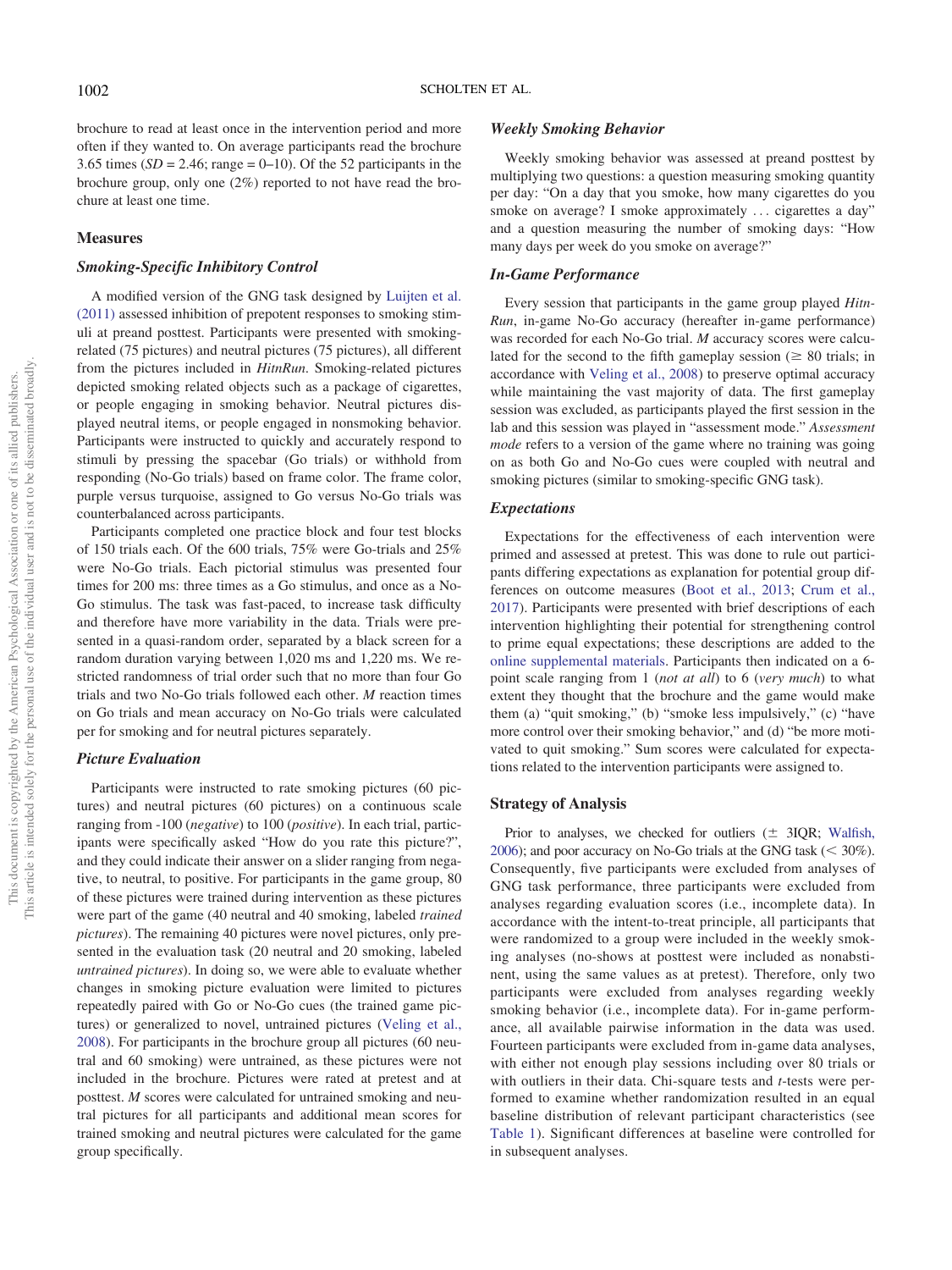Behavioral accuracy on No-Go trials and reaction times on Go trials of the smoking-specific GNG task were tested with a Group (brochure vs. game: between-participants)  $\times$  Picture Type (smoking vs. neutral: within-participants)  $\times$  Time (pretest vs. Posttest: within-participants) RM-ANOVAs. Picture evaluations were analyzed with two separate RM-ANOVAs; a Picture Type  $\times$  Training (trained vs. untrained)  $\times$  Time Within-Subjects RM-ANOVA for participants in the game group compared effects between trained and untrained pictures. Furthermore, a Group  $\times$  Picture Type  $\times$ Time RM-ANOVA compared evaluations of untrained pictures between groups. We explored weekly smoking behavior with a Group  $\times$  Time RM-ANOVA comparing group differences for smoking quantity per week. Finally, in-game performance was analyzed with a time (2nd vs. 3rd vs. 4th vs. 5th game session) RM-ANOVA in the game group to test whether performance increased over gameplay sessions. Greenhouse-Geisser corrections were used when the assumption of sphericity was violated. Follow-up *t*-tests with a Bonferroni correction for multiple comparisons were used when interaction effects were significant. Below, we only discuss significant effects; all statistics of RM-ANOVAs and follow-up ttests are displayed in the [online supplemental materials](https://doi.org/10.1037/hea0001068.supp) (see [Tables](https://doi.org/10.1037/hea0001068.supp) [S1](https://doi.org/10.1037/hea0001068.supp), [S2,](https://doi.org/10.1037/hea0001068.supp) and [S3](https://doi.org/10.1037/hea0001068.supp) in online supplementary materials). For readability purposes, we only report on the effects that are of direct interest for our research questions regarding picture evaluations; all other effects are discussed in the [online supplemental materials \(S5/S6\).](https://doi.org/10.1037/hea0001068.supp)

In the [online supplemental materials](https://doi.org/10.1037/hea0001068.supp), we report on additional Bayesian RM-ANOVAs to inform the interpretation of null findings. In addition, results of latent growth curve analyses on in-game performance are reported in the [online supplemental materials.](https://doi.org/10.1037/hea0001068.supp) These growth curve analyses were conducted to explore whether ingame performance increased across gaming sessions and whether these growth patterns were correlated with intervention effects.

#### **Results**

[Table 1](#page-3-0) presents descriptive statistics of participant characteristics and outcome variables per group at pretest. Participants in the brochure group had significantly higher expectations for their assigned intervention than participants in the game intervention group prior to the start of the intervention. To account for differences in expectations between intervention groups, we centered and included pretest expectations as a covariate in subsequent analyses. No further group differences were observed at pretest.

### Smoking-Specific Inhibitory Control

#### No-Go Accuracy

The RM-ANOVA on No-Go accuracy only showed a main effect of Time,  $F(1, 98) = 6.95$ ,  $p = .010$ ,  $\eta_p^2 = .07$ , indicating that participants were less accurate on No-Go trials at posttest than at pretest (68% vs. 70%). Thus in contrast to our hypotheses, results suggest that the ability to inhibit responses in No-Go trials for both smoking and neutral pictures decreased over time in both intervention groups (see [Figure S4](https://doi.org/10.1037/hea0001068.supp) in online supplemental materials).

# Go Reaction Times

Results from the RM-ANOVA on Go reaction times only showed a main effect of Time,  $F(1, 98) = 19.58$ ,  $p < .001$ ,  $\eta_p^2 =$ 

.17, showing that participants responded faster at posttest than at pretest ( $M<sub>pretest</sub> = 277$  ms vs.  $M<sub>posttest</sub> = 261$  ms). Thus, participants' responses on Go trials became faster over time but no intervention group differences were found (see [Figure S5](https://doi.org/10.1037/hea0001068.supp) in online supplemental materials).

#### General Inhibitory Control

Because of readability and length reasons, an intensive discussion of the general inhibitory control results can be found in the [online supplemental materials.](https://doi.org/10.1037/hea0001068.supp) In summary, these results show that participants' general inhibitory control increased over time, but no group differences were found.

#### Picture Evaluation

# Game Group: Effects on Trained Versus Untrained **Pictures**

All effects of this analysis are discussed in the [online](https://doi.org/10.1037/hea0001068.supp) [supplemental materials \(S5\)](https://doi.org/10.1037/hea0001068.supp) and all accompanying follow-up tests are displayed in [Table S2.](https://doi.org/10.1037/hea0001068.supp) A Picture Type  $\times$  Training interaction was found,  $F(1, 51) = 4.38$ ,  $p = .041$ ,  $\eta_p^2 = .08$ . Follow-up tests showed that evaluations of untrained smoking-related pictures were less positive than untrained neutral pictures. Similarly, evaluations of trained smoking-related pictures were less positive than trained neutral pictures. Additional follow-up tests revealed that evaluations of smoking-related pictures and neutral pictures were similar for trained and untrained pictures. Note that although the interaction effect is significant, no significant differences are discovered with the follow-up tests that explain the significant interaction effect. A Picture Type  $\times$  Time interaction was found,  $F(1,$ 51) = 20.71,  $p < .001$ ,  $\eta_p^2 = .29$ ; Follow-up tests showed that evaluations of smoking-related pictures were less positive at posttest than at pretest. In contrast, evaluations of neutral pictures remained constant over time. Additional follow-up tests revealed that smoking-related pictures were rated less positively than neutral pictures at pretest and at posttest. As predicted, evaluations of both trained and untrained smoking pictures in the game group decreased, whereas evaluations of neutral pictures remained the same (see [Figure 1\)](#page-6-0).

# Between-Group Effects on Untrained Pictures

All effects of this analysis are discussed in the [online](https://doi.org/10.1037/hea0001068.supp) [supplemental materials \(S6\)](https://doi.org/10.1037/hea0001068.supp) and all accompanying follow-up tests are displayed in [Table S3.](https://doi.org/10.1037/hea0001068.supp) We found a Group  $\times$  Picture Type  $\times$  Time interaction,  $F(1, 100) = 4.31$ ,  $p = .040$ ,  $\eta_p^2 = .04$ , with follow-up tests showing that untrained smoking-related pictures were evaluated less positively at posttest than pretest in the game group, but not in the brochure group. Although untrained neutral pictures were evaluated more positively at posttest than at pretest for the game group, they remained constant over time for the brochure group. Additional follow-up tests revealed no intervention group differences for untrained smoking-related pictures or untrained neutral pictures at pretest. Nor were there intervention group differences for untrained neutral pictures at posttest. In contrast, the game group evaluated untrained smoking-pictures less positively at posttest than the brochure group.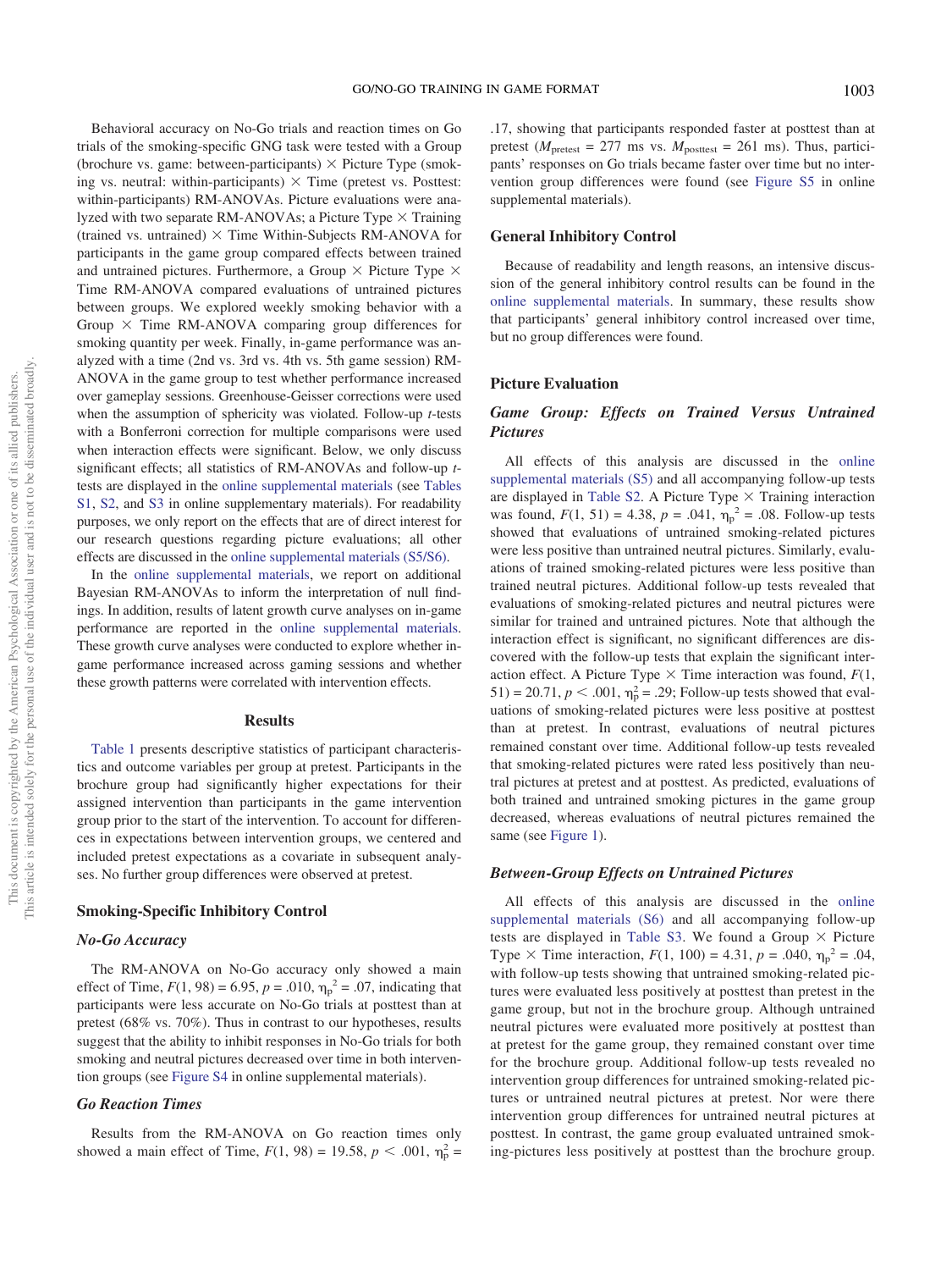<span id="page-6-0"></span>Untrained Versus Trained Picture Evaluations in Game Group  $40$ 



Note. Error bars represent standard errors.

Finally, follow-up tests showed that in both intervention groups smoking-related pictures were evaluated less positively than neutral pictures both at pretest and at posttest.

In summary, smoking-related pictures were evaluated less positively at posttest than at pretest in the game group, but not in the brochure group. Neutral picture evaluations remained the same over time in the brochure group, whereas they showed a small increase in the game group (see Figure 2).

# Behavioral Outcomes

A Group  $\times$  Time RM-ANOVA on number of cigarettes smoked per week only revealed a main effect of Time,  $F(1, 101) = 113.87$ ,  $p < .001$ ,  $\eta_p^2 = .53$ , indicating a general decrease in cigarettes a week from pretest to posttest (see [Figure S6](https://doi.org/10.1037/hea0001068.supp) in online supplemental materials). Thus, both intervention groups showed a decrease in number of cigarettes over time, but there were no differences between groups.<sup>[2](#page-6-1)</sup>

#### Figure 2



Untrained Picture Evaluations in Game Group and Brochure Group (Controlled for Expectations)

# In-Game Performance

A RM-ANOVA on mean in-game No-Go accuracy revealed a main effect of time,  $F(3, 117) = 5.19$ ,  $p = .002$ ,  $\eta_p^2 = .12$ , indicating a general increase in gaming performance from the second play session to the fifth play session (see [Figure S7](https://doi.org/10.1037/hea0001068.supp) in online supplemental materials). In addition, we conducted latent growth curve analyses on in-game performance to explore whether in-game performance increased across gaming sessions and whether these growth patterns were correlated with intervention effects. These analyses and results are extensively reported in the [online](https://doi.org/10.1037/hea0001068.supp) [supplemental materials](https://doi.org/10.1037/hea0001068.supp). The most important take-away from these analyses is that participants were able to increase in-game performance across training sessions, and that these increases in ingame performance were associated with stronger decreases in weekly smoking at posttest.

# **Discussion**

The current two-armed experimental study tested the effects of the game intervention *HitnRun* in young smoking adults who were motivated to quit smoking. The game intervention was compared to an active brochure intervention to test basic mechanisms of change argued to be responsible for the behavioral effects of GNG trainings, as well as effects on weekly smoking. Contrary to our expectations, GNG task performance revealed a decrease in smoking No-Go accuracy and an improvement in reaction times on Go trials for both intervention groups, suggesting a speed–accuracy trade-off after intervention. Thus, no training effects on smokingspecific inhibitory control were found, and we also did not find a transfer effect from the GNG training to general inhibitory control. A robust decrease in perceived attractiveness of smoking pictures was observed in the game group, but not in the brochure group. This finding is in line with the BSI account. Finally, no differences were found between intervention groups on weekly smoking.

# Top-Down Control Theory

We did not find the expected superior effects of the game group compared to the brochure group on smoking-specific inhibitory control. The decrease in No-Go accuracy and the increase in Go reaction times may be explained by a strong speed–accuracy trade-off [\(Zhao et al., 2016\)](#page-10-21). This means that an increased speed came at the cost of decreased overall accuracy, which is a phenomenon especially observed in smokers when exposed to short presentation times and low no-go probability ([Zhao et al., 2016](#page-10-21)).

In addition, the decrease in No-Go accuracy in both intervention groups may be due to repeated testing effects or participants reduced attention. For a proper assessment of inhibitory control capacity we need many trials, which makes the task repetitive and boring [\(Forman et al., 2018](#page-9-16)), especially at posttest. Even more so when participants have been trained with a game version of this task to make the training more fun [\(Boendermaker et al., 2016\)](#page-9-17). Thus, it could have been the case that participants at posttest did

Note. Error bars represent standard errors.

<span id="page-6-1"></span><sup>&</sup>lt;sup>2</sup> Abstinence analyses showed the same overall results,  $\chi^2$  (1, *n* = 106) = 0.21,  $p = .648$ : over the whole sample, 39 participants (37%; participants who did not show up for posttest were rated as non-abstinent) were abstinent at posttest. Of these 39 participants, 21 (54%) were randomized to the game group and 18 (46%) to the brochure group.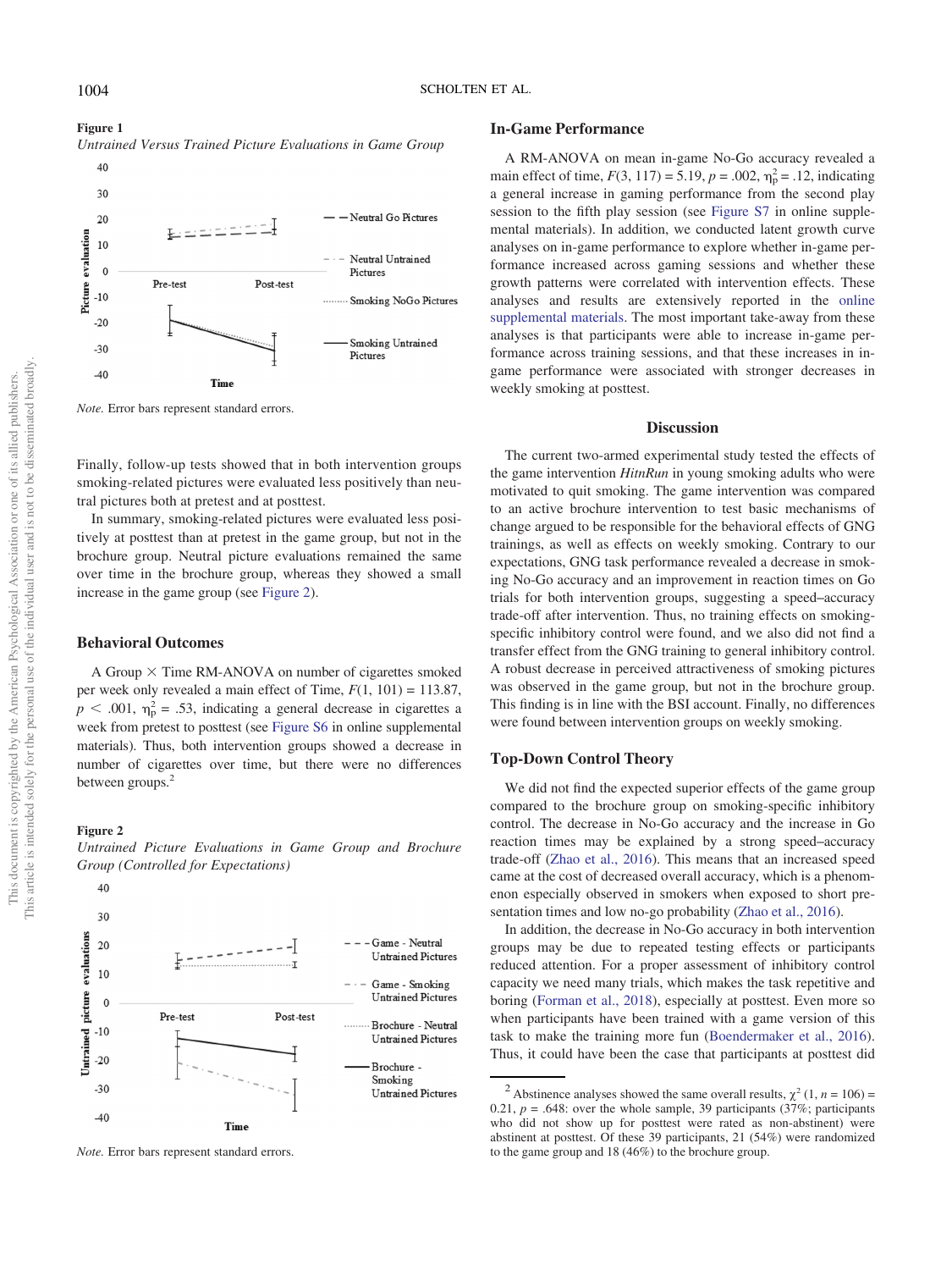pay less attention to the task after repeated exposure to HitnRun and just pressed the button after stimulus presentation, which might explain the increases in reaction times and decreases in accuracy over time. This explanation does not only play a role in the current study but may also help us understand a broad array of the mixed findings in the area of cognitive training research.

Another explanation may be found in wrongfully assuming that GNG training reinforces a top-down executive control process that directly increases the capacity to resist impulses toward the behavior one wants to reduce (e.g., [Andrés, 2003\)](#page-8-2). Yet, this theoretical assumption has only been tested once before, by using a comparative prepost assessment of inhibitory capacity to study effectiveness of GNG training on top-down inhibitory control (i.e., [Adams et al., 2017\)](#page-8-1). Our study, in accordance with Adams and colleagues, did not find evidence for the common assumption that top-down inhibitory control is strengthened by GNG training. Probably the most plausible explanation for our findings is thus that the behavioral effects found in many studies ([Allom et al., 2016;](#page-8-0) [Jones et al., 2016](#page-9-6); [Turton et al., 2016\)](#page-10-6) may not result from top-down inhibitory control improvements, but rather result from changes in the subjective evaluation of to-be-inhibited stimuli or by direct bottom-up stimulus-stop associations that have been acquired [\(Veling et al., 2008](#page-10-11), [2017\)](#page-10-7).

#### Behavior Stimulus Interaction Theory

As predicted, a robust decrease in perceived attractiveness of smoking pictures was observed in the game group, yet not in the brochure group. This decrease in perceived attractiveness of smoking stimuli occurred for both trained pictures, which were consistently mapped onto No-Go cues in HitnRun, and novel, untrained pictures. Neutral untrained picture evaluations in the brochure group as well as neutral trained picture evaluations in the game group remained constant over time, whereas neutral untrained picture evaluations in the game group showed a small increase.

By design, we were not able to compare the brochure group and game group with each other on all aspects of picture evaluation, since participants in the brochure group were not exposed to training. Therefore, we analyzed within game group differences between trained and untrained pictures only. According to BSI theory, a devaluation effect exists when GNG training results in a larger decrease in attractiveness of No-Go stimuli compared to Go or untrained No-Go stimuli ([Chen et al., 2016](#page-9-8), [2017](#page-9-9)). This strict definition of the devaluation effect is set because it allows us to reject the explanation of regression to the mean, a likely explanation without a comparison group. In our study we could only identify a devaluation effect by comparing the evaluations of trained versus untrained smoking pictures, as we exclusively included neutral pictures as Go stimuli. We did not include smoking pictures as Go stimuli based on the ethical consideration that we did not want to train participants toward smoking related stimuli (e.g., [Chen et al., 2016](#page-9-8)). Based on this, our results revealed no devaluation effect. That is, within the game group, we found similar decreases in trained and untrained smoking picture evaluations.

Yet, the current study was set up to study whether GNG training, which so far was mostly investigated in a fundamental research setting, could be used as a mechanism of change eventually targeting smoking cessation in youth. Well-controlled laboratory experiments and accompanying results do not mean much if they do not hold in the real world. This translation from fundamental research to clinical

settings is necessary, but also not without challenge. In our study specifically, central to considering the impact of a GNG training is the issue of generalization from trained to untrained stimuli. In the current study we indeed found significant decreases in evaluations of untrained smoking stimuli which did not differ from the decrease in trained smoking stimuli, which can be explained by two possible reasons. First, the results that we found could be explained as merely a case of regression to the mean [\(Cohen et al., 2013](#page-9-18)).

Second, an alternative explanation could be that our results are an indication that transfer of decreased evaluations from the trained pictures to the untrained pictures may have occurred [\(Chen](#page-9-8) [et al., 2016\)](#page-9-8). This explanation resonates with a study by [Chen et](#page-9-19) [al. \(2018\)](#page-9-19) among healthy college students who showed that food No-Go pictures were evaluated less positively than food Go pictures, yet they did not find significant differences between the untrained food pictures and food No-Go pictures. These findings are interpreted as evidence for the clinical potential of GNG training. Additionally, in our current study we found a significant decrease in evaluations for untrained smoking-related pictures in the game group and not in the brochure group. This could indicate actual transfer of training in the game group which did not occur in the brochure group thereby eliminating regression to the mean. However, based on the current study design, it is not possible to pinpoint whether our results might be explained by regression to the mean or transfer of training effects to untrained stimuli, since for ethical reasons, and in contrast to [Chen et al. \(2018\)](#page-9-19), we did not include smoking pictures as Go stimuli to check for potential differences between evaluations of Go and No-Go stimuli. Therefore, we can neither rule out the possibility of the lack of a GNG training effect due to regression to the mean as the transfer of the GNG training effect to untrained pictures. Yet, the between group comparison with the brochure group gives us some tentative evidence for transfer of decreased evaluations from trained to untrained pictures, as only a decrease in evaluations for smokingrelated pictures was observed in the game group (and not in the brochure group). In conclusion, more research in a translational context is needed to better understand whether GNG training could play a role in smoking cessation interventions for youth.

Overall, it is important to note that many of our hypothesized effects were not significant. Our speculation would be that part of the nonsignificant results might be explained by the fact that we measured top-down control as the underlying mechanism of change, whereas effects were more so driven by decreased evaluations of substancerelated stimuli. However, part of the nonsignificant effects might also be explained by a mismatch between the laboratory tasks used to measure GNG training effects and the real world training game. This idea is supported by our findings showing that although we did not find effects of the game GNG training on top-down control in a laboratory task, we showed increases in game performance over game sessions in the game environment itself. This is again a challenge that is related to transfer of GNG training to a real world context. The fact that we observed different effects in laboratory tasks versus in-game training data shows the importance of combing multiple measurement techniques in the context of translational research.

#### Limitations and Recommendations

Despite the rigorous two-armed experimental design used in the current study and the relatively large sample size, some limitations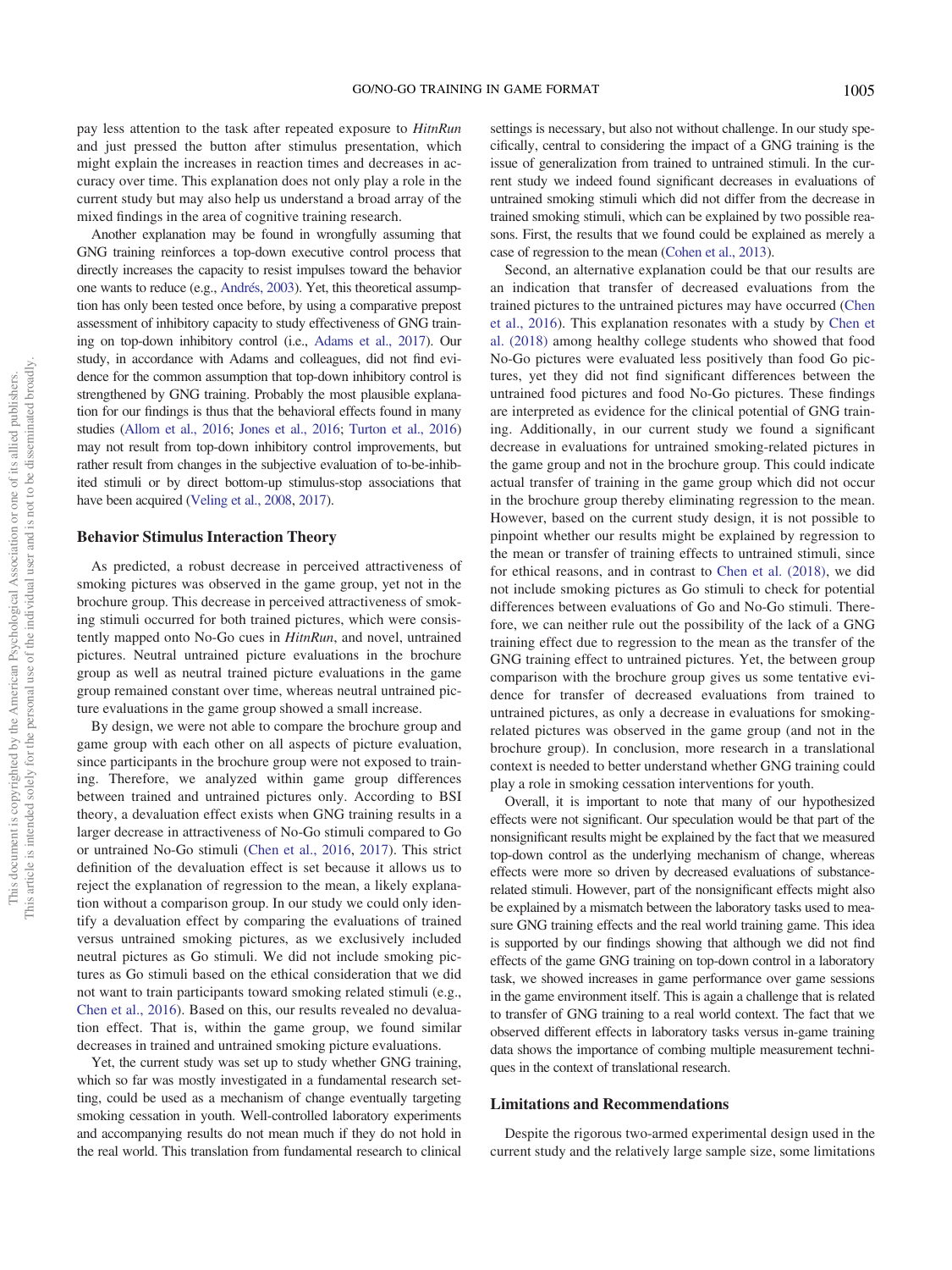should be noted. The chosen control condition might have attributed to similar results in both intervention groups; exposure to self-help smoking cessation information might have resulted in beneficial effects for the active control intervention group as well [\(Sussman & Sun, 2009](#page-10-13)). Also nonspecific factors, such as mindset or learning effects could have boosted or decreased effects in both intervention groups ([Crum et al., 2017;](#page-9-15) [Dweck, 2006;](#page-9-20) [McCuller et](#page-10-22) [al., 2006](#page-10-22)). In a recent study by [Jones et al. \(2018\),](#page-9-21) in which different versions of inhibitory control trainings were tested to reduce alcohol use in adults, similar results as in the current study were encountered: participants showed similar decreases in alcohol use in all groups, including the active control group. The authors report that nonspecific effects of the intervention might have effectively served as alternative form of intervention which could have obscured the inhibitory control training effects. Although these nonspecific effects can be very valuable and should not be taken away from interventions [\(Crum et al., 2017](#page-9-15)), future research could include a passive control group (i.e., a waitlist group) and measurements of nonspecific factors to control for and disentangle these alternative explanations. In addition, to be able to make the comparison between GNG trainings with or without a game format, future studies would benefit from the inclusion of an extra control group that would receive a traditional GNG training as intervention. The inclusion of this extra control group could also clarify the possibility of transfer effects from trained to untrained smoking pictures. Another limitation is our sole reliance on self-report smoking data.

Although we aimed to enhance training effects by preserving effective components of traditional GNG trainings while using several motivating elements of the game format, several factors may have interacted with HitnRun and could have potentially reduced the effects in our study. For example, whereas traditional training keeps the duration of each trial constant ([Lawrence et al.,](#page-10-5) [2015](#page-10-5); [Veling et al., 2014\)](#page-10-12); HitnRun included a gradual increase in running speed. Trials became shorter over time which increased the difficulty of training, this could have resulted in players being unable to keep up leading them to get frustrated or giving up. Future design iterations should invest in more play testing time to improve the sensitivity of the dynamic adjustment to optimally match participants' individual differences in performance.

Another design element of *HitnRun* that may have impacted the effectiveness of training is the reward system. This system was built in such a way that participants were only rewarded for consecutive correct Go trials, but not for correct No-Go trials as we did not want to strengthen smoking-reward associations. This may have resulted in a play strategy whereby played tried to obtain a high score by showing continuous Go responses and forgo inhibition altogether. This again shows that balancing effective components of traditional GNG trainings and motivating elements of game design is incredibly difficult. Yet, to overcome common challenges of interventions (e.g., attrition, stigma, limited scalability), we argue that simply encasing conventional training in a game-shell is unlikely to produce motivational benefits ([Scholten](#page-10-14) [& Granic, 2019](#page-10-14)). It remains a challenge to adjust our psychological lab tasks enough so that they feel like an authentic gaming experience, but the motivational and engagement benefits seem worth pursuing ([Forman et al., 2018\)](#page-9-16).

Qualitative interviews after the intervention period gave us some insight in the player experience. We found out that participants did not like the duration of play time (i.e., 10 minutes once per week); they reported that it was 10 min of playing was too long and that they got bored after a few minutes. Furthermore, participants indicated that they would like to carry the game with them at all times, such that they play the game at moments they would normally want to smoke. Shortening the play sessions while increasing the number of sessions per week and bringing the game to mobile to assist youth and young adults at critical moments during their quit attempts could be valuable adaptations to make the game more attractive and effective.

### **Conclusion**

In conclusion, the current study revealed similar decreases for both intervention groups in smoking-specific inhibitory control accuracy, faster reaction times from pre- to posttest, and similar decreases in weekly smoking behavior. Yet, the game group showed a decrease for evaluations of untrained smoking stimuli, whereas the brochure group did not. These results are potentially in line with earlier work suggesting that GNG training does not necessarily train top-down control, but functions instead via decreased evaluations of substance-related stimuli. Furthermore, HitnRun was capable of increasing in-game performance across training sessions, and, based on exploratory analyses in the [online](https://doi.org/10.1037/hea0001068.supp) [supplemental materials,](https://doi.org/10.1037/hea0001068.supp) these increases in in-game performance were associated with stronger decreases in weekly smoking at posttest, thereby showing some potential for new game iterations. However, more research is warranted since the design and results of this study do not allow us to rule out the possibility of regression to the mean versus transfer from trained to untrained smoking stimuli. Because the motivational benefits of game-based interventions remain promising, it is important that future studies investigate factors that could promote effective GNG training within game formats. Furthermore, besides investigating the potential of GNG training, it is important to further explore other evidencebased mechanisms (e.g., peer processes, self-efficacy, motivational interviewing) to smoking interventions. Smoking cessation is especially difficult in at-risk youth and young adults, and therefore requires a multicomponent intervention that is dynamically adjustable to individual needs to reach as many young people as possible.

#### References

- <span id="page-8-1"></span>Adams, S., Mokrysz, C., Attwood, A. S., & Munafò, M. R. (2017). Resisting the urge to smoke: Inhibitory control training in cigarette smokers. Royal Society Open Science. Advance online publication. [https://doi](https://doi.org/10.1098/rsos.170045) [.org/10.1098/rsos.170045](https://doi.org/10.1098/rsos.170045)
- <span id="page-8-0"></span>Allom, V., Mullan, B., & Hagger, M. (2016). Does inhibitory control training improve health behaviour? A meta-analysis. Health Psychology Review, 10(2), 168–186. [https://doi.org/10.1080/17437199.2015](https://doi.org/10.1080/17437199.2015.1051078) [.1051078](https://doi.org/10.1080/17437199.2015.1051078)
- <span id="page-8-2"></span>Andrés, P. (2003). Frontal cortex as the central executive of working memory: Time to revise our view. Cortex, 39(4-5), 871–895. [https://doi.org/](https://doi.org/10.1016/S0010-9452(08)70868-2) [10.1016/S0010-9452\(08\)70868-2](https://doi.org/10.1016/S0010-9452(08)70868-2)
- Asparouhov, T., & Muthén, B. (2010). Weighted least squares estimation with missing data. [http://www.statmodel.com/download/GstrucMissing](http://www.statmodel.com/download/GstrucMissingRevision.pdf) [Revision.pdf](http://www.statmodel.com/download/GstrucMissingRevision.pdf)
- <span id="page-8-3"></span>Backinger, C. L., Michaels, C. N., Jefferson, A. M., Fagan, P., Hurd, A. L., & Grana, R. (2007). Factors associated with recruitment and retention of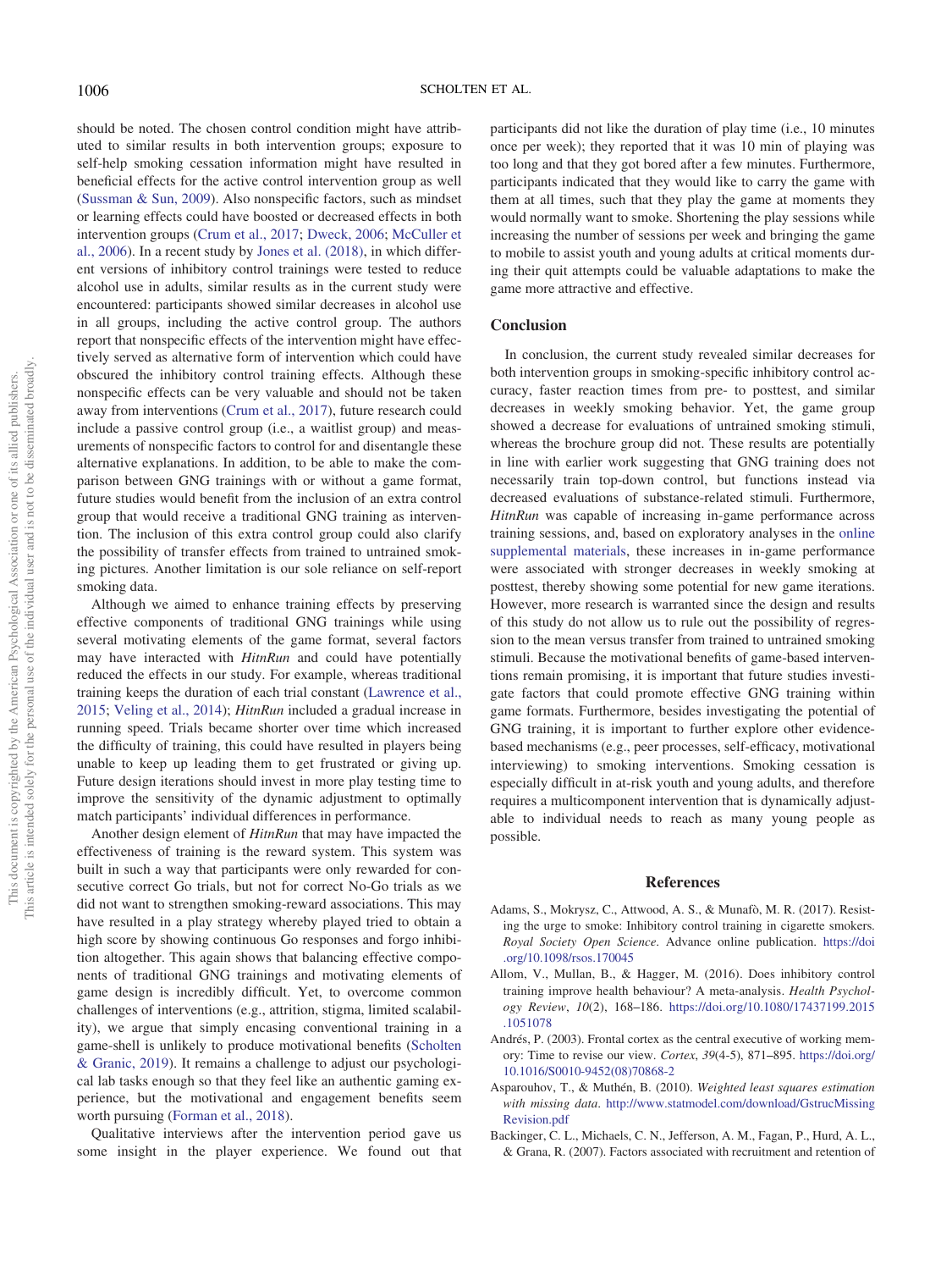youth into smoking cessation intervention studies—A review of the literature. Health Education Research, 23(2), 359–368. [https://doi.org/10](https://doi.org/10.1093/her/) [.1093/her/](https://doi.org/10.1093/her/)

- Balch, G. I., Tworek, C., Barker, D. C., Sasso, B., Mermelstein, R., & Giovino, G. A. (2004). Opportunities for youth smoking cessation: Findings from a national focus group study. Nicotine & Tobacco Research: Official Journal of the Society for Research on Nicotine and Tobacco, 6(1), 9–17. <https://doi.org/10.1080/1462200310001650812>
- <span id="page-9-10"></span>Berkman, E. T., Graham, A. M., & Fisher, P. A. (2012). Training self-control: A domain-general translational neuroscience approach. Child Development Perspectives, 6(4), 374–384. [https://doi.org/10.1111/j.1750](https://doi.org/10.1111/j.1750-8606.2012.00248.x) [-8606.2012.00248.x](https://doi.org/10.1111/j.1750-8606.2012.00248.x)
- <span id="page-9-5"></span>Bickel, W. K., Quisenberry, A. J., Moody, L., & Wilson, A. G. (2015). Therapeutic opportunities for self-control repair in addiction and related disorders: Change and the limits of change in Trans.-disease processes. Clinical Psychological Science, 3(1), 140–153. [https://doi.org/10.1177/](https://doi.org/10.1177/2167702614541260) [2167702614541260](https://doi.org/10.1177/2167702614541260)
- <span id="page-9-11"></span>Blackburne, T., Rodriguez, A., & Johnstone, S. J. (2016). A serious game to increase healthy food consumption in overweight or obese adults: Randomized controlled trial. JMIR Serious Games, 4(2), e10. [https://doi](https://doi.org/10.2196/games.5708) [.org/10.2196/games.5708](https://doi.org/10.2196/games.5708)
- <span id="page-9-17"></span>Boendermaker, W. J., Sanchez Maceiras, S., Boffo, M., & Wiers, R. W. (2016). Attentional bias modification with serious game elements: Evaluating the shots game. JMIR Serious Games, 4(2), e20. [https://doi.org/](https://doi.org/10.2196/games.6464) [10.2196/games.6464](https://doi.org/10.2196/games.6464)
- <span id="page-9-13"></span>Boot, W. R., Simons, D. J., Stothart, C., & Stutts, C. (2013). The pervasive problem with placebos in psychology: Why active control groups are not sufficient to rule out placebo effects. Perspectives on Psychological Science, 8(4), 445–454. <https://doi.org/10.1177/1745691613491271>
- <span id="page-9-7"></span>Bos, J., Staiger, P. K., Hayden, M. J., Hughes, L. K., Youssef, G., & Lawrence, N. S. (2019). A randomized controlled trial of inhibitory control training for smoking cessation and reduction. Journal of Consulting and Clinical Psychology, 87(9), 831–843. [https://doi.org/10.1037/](https://doi.org/10.1037/ccp0000424) [ccp0000424](https://doi.org/10.1037/ccp0000424)
- Brown, T. (2008). Design thinking. Harvard Business Review, 86(6), 84–92.
- Brown, T., & Wyatt, J. (2010). Design thinking for social innovation IDEO. Development Outreach, 12(1), 29–31. [https://doi.org/10.1596/](https://doi.org/10.1596/1020-797X_12_1_29) [1020-797X\\_12\\_1\\_29](https://doi.org/10.1596/1020-797X_12_1_29)
- <span id="page-9-0"></span>Centraal Bureau Voor de Statistiek. (2017). Jongvolwassenen roken, drinken en blowen meer dan 25-plussers [Young adults smoke, drink and smoke pot more than adults older than 25 years of age]. [https://](https://www.cbs.nl/nl-nl/nieuws/2017/04/jongvolwassenen-roken-drinken-en-blowen-meer-dan-25-plussers) [www.cbs.nl/nl-nl/nieuws/2017/04/jongvolwassenen-roken-drinken-en](https://www.cbs.nl/nl-nl/nieuws/2017/04/jongvolwassenen-roken-drinken-en-blowen-meer-dan-25-plussers) [-blowen-meer-dan-25-plussers](https://www.cbs.nl/nl-nl/nieuws/2017/04/jongvolwassenen-roken-drinken-en-blowen-meer-dan-25-plussers)
- <span id="page-9-19"></span>Chen, Z., Veling, H., de Vries, S. P., Bijvank, B. O., Janssen, I. M. C., Dijksterhuis, A., & Holland, R. W. (2018). Go/no-go training changes food evaluation in both morbidly obese and normal-weight individuals. Journal of Consulting and Clinical Psychology, 86(12), 980–990. <https://doi.org/10.1037/ccp0000320>
- <span id="page-9-8"></span>Chen, Z., Veling, H., Dijksterhuis, A., & Holland, R. W. (2016). How does not responding to appetitive stimuli cause devaluation: Evaluative conditioning or response inhibition? Journal of Experimental Psychology: General, 145(12), 1687–1701. <https://doi.org/10.1037/xge0000236>
- <span id="page-9-9"></span>Chen, Z., Veling, H., Dijksterhuis, A., & Holland, R. W. (2017). Do impulsive individuals benefit more from food go/no-go training? Testing the role of inhibition capacity in the no-go devaluation effect. Appetite, 124, 99–110. <https://doi.org/10.1016/j.appet.2017.04.024>
- Choi, J. O., Forlizzi, J., Christel, M., Moeller, R., Bates, M., & Hammer, J. (2016). Playtesting with a purpose. Proceedings of the 2016 annual symposium on computer-human interaction in play (pp. 254–265). ACM. <https://doi.org/10.1145/2967934.2968103>
- <span id="page-9-18"></span>Cohen, J., Cohen, P., West, S. G., & Aiken, L. S. (2013). Applied multiple regression/correlation analysis for the behavioural sciences. Routledge. <https://doi.org/10.4324/9780203774441>
- Congdon, E., Mumford, J. A., Cohen, J. R., Galvan, A., Canli, T., & Poldrack, R. A. (2012). Measurement and reliability of response inhibition. Frontiers in Psychology, 3, 37–47. [https://doi.org/10.3389/fpsyg](https://doi.org/10.3389/fpsyg.2012.00037) [.2012.00037](https://doi.org/10.3389/fpsyg.2012.00037)
- <span id="page-9-15"></span>Crum, A. J., Leibowitz, K. A., & Verghese, A. (2017). Making mindset matter. British Medical Journal (Online), 356, j674. [https://doi.org/10](https://doi.org/10.1136/bmj.j674) [.1136/bmj.j674](https://doi.org/10.1136/bmj.j674)
- Dienes, Z. (2014). Using Bayes to get the most out of non-significant results. Frontiers in Psychology, 5, 781. [https://doi.org/10.3389/fpsyg](https://doi.org/10.3389/fpsyg.2014.00781) [.2014.00781](https://doi.org/10.3389/fpsyg.2014.00781)
- Duncan, T. E., Duncan, S. C., & Strycker, L. A. (2013). An introduction to latent variable growth curve modeling: Concepts, issues, and application. Erlbaum. <https://doi.org/10.4324/9780203879962>
- <span id="page-9-20"></span>Dweck, C. S. (2006). Mindset: The new psychology of success. Random House Incorporated.
- <span id="page-9-1"></span>Fanshawe, T. R., Halliwell, W., Lindson, N., Aveyard, P., Livingstone-Banks, J., & Hartmann-Boyce, J. (2017). Tobacco cessation interventions for young people. Cochrane Database of Systematic Reviews, 11(11), CD003289. <https://doi.org/10.1002/14651858.CD003289.pub6>
- <span id="page-9-14"></span>Faul, F., Erdfelder, E., Lang, A. G., & Buchner, A. (2007). G\*Power 3: A flexible statistical power analysis program for the social, behavioral, and biomedical sciences. Behavior Research Methods, 39(2), 175–191. <https://doi.org/10.3758/BF03193146>
- <span id="page-9-3"></span>Field, M., & Cox, W. M. (2008). Attentional bias in addictive behaviors: A review of its development, causes, and consequences. Drug and Alcohol Dependence, 97(1–2), 1–20. [https://doi.org/10.1016/j.drugalcdep.2008](https://doi.org/10.1016/j.drugalcdep.2008.03.030) [.03.030](https://doi.org/10.1016/j.drugalcdep.2008.03.030)
- <span id="page-9-16"></span>Forman, E. M., Goldstein, S. P., Flack, D., Evans, B. C., Manasse, S. M., & Dochat, C. (2018). Promising technological innovations in cognitive training to treat eating-related behavior. Appetite, 124, 68–77. [https://doi](https://doi.org/10.1016/j.appet.2017.04.011) [.org/10.1016/j.appet.2017.04.011](https://doi.org/10.1016/j.appet.2017.04.011)
- <span id="page-9-2"></span>Gabble, R., Babayan, A., DiSante, E., & Schwartz, R. (2015). Smoking cessation interventions for youth: A review of the literature. Ontario Tobacco Research Unit.
- <span id="page-9-12"></span>Granic, I., Lobel, A., & Engels, R. C. (2014). The benefits of playing video games. American Psychologist, 69(1), 66–78. [https://doi.org/10.1037/](https://doi.org/10.1037/a0034857) [a0034857](https://doi.org/10.1037/a0034857)
- Hu, L. T., & Bentler, P. M. (1999). Cutoff criteria for fit indexes in covariance structure analysis: Conventional criteria versus new alternatives. Structural Equation Modeling, 6(1), 1–55. [https://doi.org/10.1080/](https://doi.org/10.1080/10705519909540118) [10705519909540118](https://doi.org/10.1080/10705519909540118)
- JASP Team. (2018). JASP (Version 0.9.1) [Computer software].
- <span id="page-9-6"></span>Jones, A., Di Lemma, L. C., Robinson, E., Christiansen, P., Nolan, S., Tudur-Smith, C., & Field, M. (2016). Inhibitory control training for appetitive behaviour change: A meta-analytic investigation of mechanisms of action and moderators of effectiveness. Appetite, 97, 16–28. <https://doi.org/10.1016/j.appet.2015.11.013>
- <span id="page-9-21"></span>Jones, A., McGrath, E., Robinson, E., Houben, K., Nederkoorn, C., & Field, M. (2018). A randomized controlled trial of inhibitory control training for the reduction of alcohol consumption in problem drinkers. Journal of Consulting and Clinical Psychology, 86(12), 991–1004. <https://doi.org/10.1037/ccp0000312>
- Kealey, K. A., Ludman, E. J., Mann, S. L., Marek, P. M., Phares, M. M., Riggs, K. R., & Peterson, A. V., Jr. (2007). Overcoming barriers to recruitment and retention in adolescent smoking cessation. Nicotine & Tobacco Research: Official Journal of the Society for Research on Nicotine and Tobacco, 9(2), 257–270. [https://doi.org/10.1080/](https://doi.org/10.1080/14622200601080315) [14622200601080315](https://doi.org/10.1080/14622200601080315)
- <span id="page-9-4"></span>Lavagnino, L., Arnone, D., Cao, B., Soares, J. C., & Selvaraj, S. (2016). Inhibitory control in obesity and binge eating disorder: A systematic review and meta-analysis of neurocognitive and neuroimaging studies. Neuroscience and Biobehavioral Reviews, 68, 714–726. [https://doi.org/](https://doi.org/10.1016/j.neubiorev.2016.06.041) [10.1016/j.neubiorev.2016.06.041](https://doi.org/10.1016/j.neubiorev.2016.06.041)